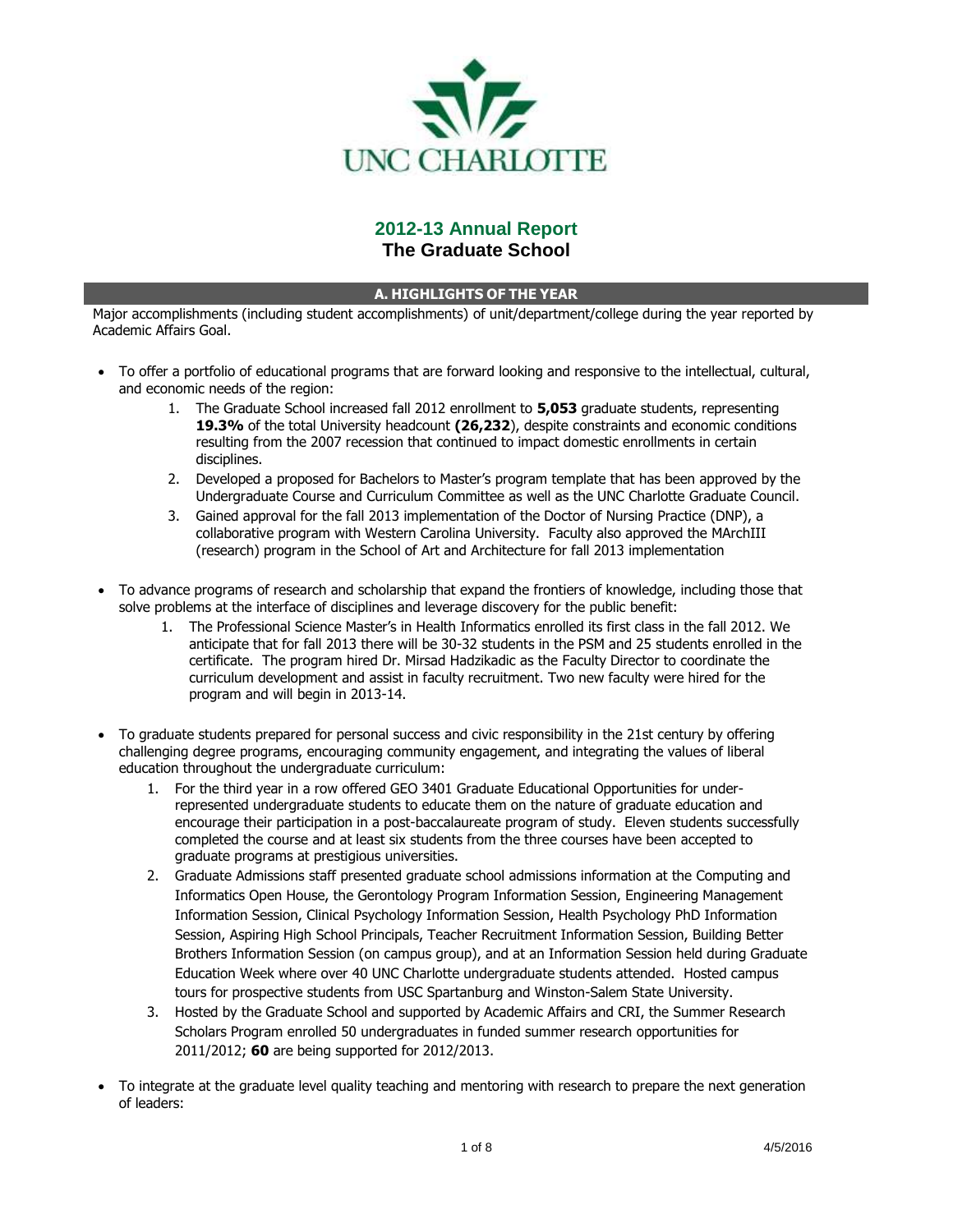

- 1. We achieved an overall six-year graduation rate of 72% for master's students and a 53% eight-year graduation rate for doctoral students.
- 2. As of May 134 doctoral students graduated in 2012-13 bringing the total number to 816 since the first graduate in 1997.
- 3. GRAD 8002/6002 Professionalism and the Responsible Conduct of Research was offered for the first time. The focus of this course is on practical skills and critical thinking about the responsible conduct of research, highlighting the nine areas of instruction required by NIH and NSF. This course is required for all first year doctoral students in the STEM disciplines.
- 4. A new funding model for master's students included full-tuition awards (limited to exceptional students) and partial, merit-based awards (unlimited if student nominated prior to National Signing Day). This allowed master's programs to make offers of support to admit students who might not otherwise attend UNC Charlotte.
- To respond to the educational needs of a diverse community of learners through innovative programming and delivery of credit and non-credit programs of study:
	- 1. In spring of 2013 the Graduate Center collaborated with UNC Asheville to make a proposal to UNC's General Administration to review the concept of Graduate Centers in light of the current budget and policy environment. We were successful in initiating and engaging both the General Administration and several of the Graduate Deans from across the UNC System in a dialogue about the practical use for Graduate Centers in the future. UNC Charlotte and UNCA's Graduate Center are currently preparing a White Paper for the Senior Vice President for Academic Affairs, Dr. Suzanne Ortega, to lay out options for a revitalized role for Graduate Centers in the UNC system.
	- 2. The Health Informatics program is working in collaboration with the College of Health and Human Services, the College of Computing and Informatics, the Centers for Teaching and Learning, and Distance Education to identify and develop online and hybrid/blended courses. For 2013-2014 the program has identified six courses to develop or redesign in order to facilitate distance delivery. This is the first phase in a three year development process. We have secured funding from all of the stakeholders to create of core of classes that will be available in alternative delivery format that will allow greater flexibility for students and faculty to participate in the program.
- To promote student achievement and personal development by providing high quality advising, academic services, curricular enrichment, and international experiences:
	- 1. In fall 2012 we enrolled a record number of international students 17.2% compared to 15.8% in 2011
	- 2. The total number of graduate students receiving a scholarship, grant or award from UNC Charlotte (non-federal funding) was 1,528. Number of students receiving NSF awards that include travel for AY 2011/2012: **6**; number for AY2012/2013: **7** (note: two of these students transferred to NC State with their advisor, leaving **5** with funding)
	- 3. Total number of assistantships for AY2011/2012: 1462 (\$10,281,551); number for AY2012/2013: **1588 (\$11,216,620).** Number of AA, RA, and TA for AY2011/2012: **76**, **740**, and **646**, respectively; number for AY2012/2013: **75, 812, and 701**, respectively Number of unique students with assistantships for AY2011/2012: **977**; for AY2012/2013: **1080.**
	- 4. Graduate Admissions utilized social media to recruit students, including GoToMeeting virtual Information Sessions, Facebook and GoogleAds. In all, the Graduate and Undergraduate International Admissions staff had over **14,800 personalized interactions** with prospective students via face-to-face appointments in the office, Information Sessions, Office Hour meetings, walk-in appointments, telephone and email communications. Note that these data do not include social media interactions. Graduate Admissions staff offered **37 Information Sessions** virtually or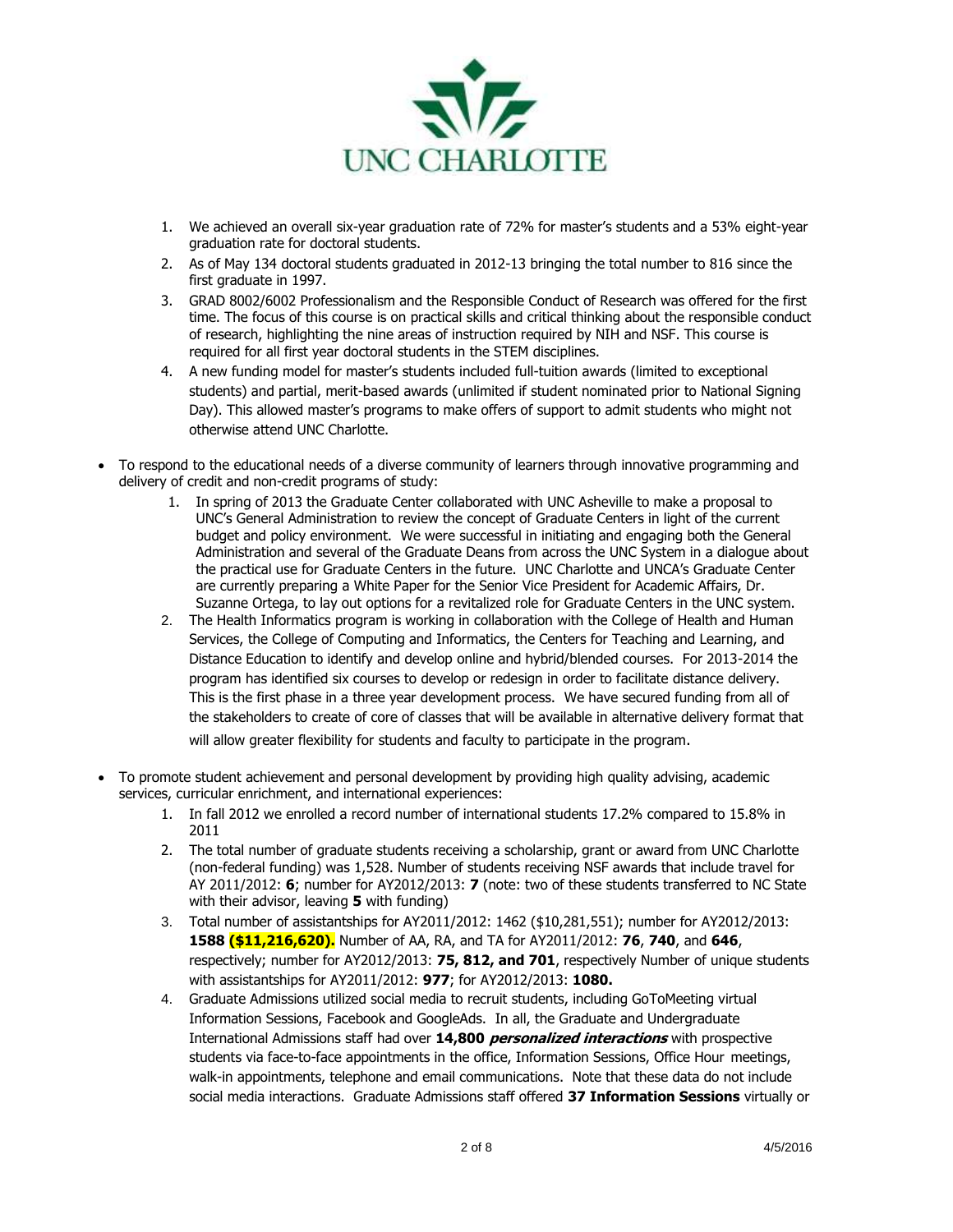

on campus for prospective graduate students, including programs geared specifically to underrepresented students.

- 5. UNC Charlotte enrolled two new international Fulbright scholars in fall 2012 for a total of six enrolled foreign Fulbright students.
- 6. The Center for Graduate Life had over 5,000 visitors this year:
	- i. 1324 students registered for a professional development workshop; 60 workshops were offered.
	- ii. Dissertation Boot Camp 3 sessions were offered 27 doctoral students participated
	- iii. Offered credit bearing courses on College Teaching and Responsible Conduct of Research.
	- iv. Graduate student writing assistance offered through WRC in collaboration with CGL increased dramatically from 81 students last year to 234 students this year.
	- v. Graduating Doctoral Dinners had 197 combined attendees in Fall and Spring
	- vi. Graduate Research Fair received 118 abstracts and accepted 84, making this a more competitive event than in the past.
	- vii. Graduate Teaching Initiative grew in both size and quality, with 32 students completing the course (GRAD 6001/8001) this year.
	- viii. The first conference on Academic Careers was offered, with 4 post-docs and 24 doctoral student participants.
- To engage in focused efforts to creatively address university and community needs through internal collaboration and partnerships with public, private, and non-profit organizations:
	- 1. Several UNC Charlotte administrators and faculty visited Sarajevo School of Science and Technology October 12-14, 2012, including Provost Joan Lorden, Dean of the Graduate School Tom Reynolds, Dean of the College of Education Mary Lynne Calhoun, and the Director of the Complex Systems Institute Mirsad Hadzikadic. As a result of that visit a delegation from Sarajevo School of Science and Technology (SSST), Bosnia and Herzegovina, was hosted by the Graduate School for a visit May 1- May 3 of this year. SSST was represented by its President and two faculty/administrators. As a result of these meeting we are developing research and educational collaborations that will include dual degree programs, joint degree in Conflict Analysis and Reconciliation, and Health Informatics, and joint research proposals.
	- 2. The Dean of the Graduate School Tom Reynolds and the Dean of the College of Computing and Informatics traveled to China on January 18-29, We visited four cities and three Universities Xiamen, Xi'an, and Beijing University of Posts and Telecommunications. Collaboration agreements have been signed to develop and implement several dual degree programs with these schools.
	- 3. The Health Informatics PSM has initiated a collaboration with Duke University and UNC Chapel Hill for an inter-institutional seminar on research in Health Informatics. There are plans to build a consortium that will also include ECU and NC Central University. Also working with Meredith College in Raleigh to develop a dual degree program with the HIT certificate.
	- 4. The UNC Charlotte Graduate Center supported the development and initiation of dual degree programs between the Charlotte School of Law and the UNC Charlotte College of Business. There are now five new dual degree programs in place.
	- 5. The Graduate Center is in partnership with the Teach for America Program and the UNC Charlotte College of Education. 77 TFA Corps members were admitted to the program in the fall of 2012.
- To support the success of faculty and staff through career development opportunities, mentoring, and access to supportive infrastructure: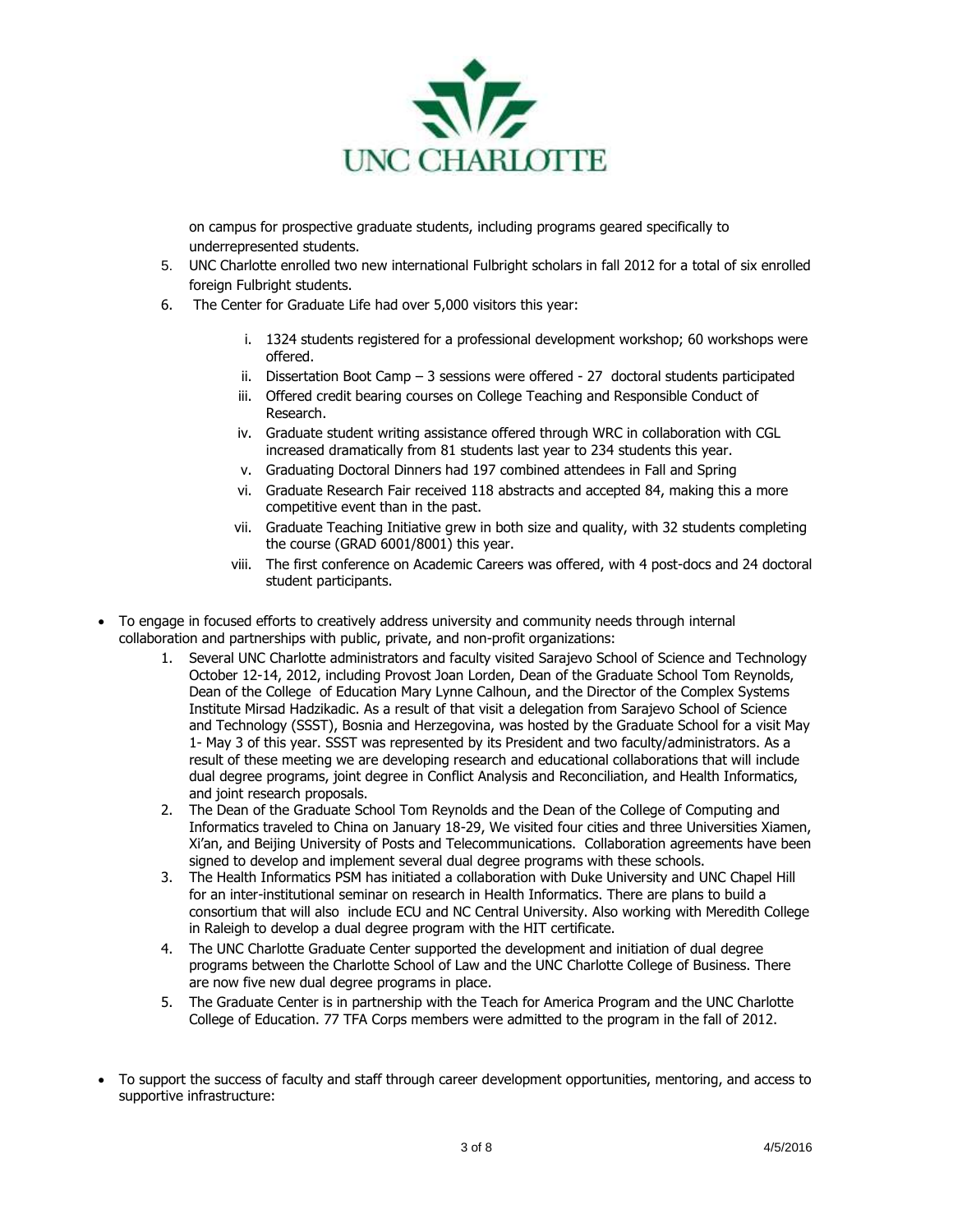

- 1. In support of the Graduate Program Directors and Graduate Faculty the Graduate School offered or co-sponsored 8 workshops, in addition to 24 of training sessions. The general meetings, held at the start of each semester, had strong attendance (85 in the fall; 57 in the spring). Communication continues to be a priority. The Graduate School sent 10 newsletters to the GPDs over the course of the academic year.
- 2. Graduate Admissions continued to support graduate programs with recruitment, admission and retention efforts through a 50% cost-sharing agreement, generally up to \$500 per program. Note that there is no designated or recurring fund line for recruitment awards.
- 3. A workshop to encourage NSF IGERT application development and increase the number and quality of programs to support interdisciplinary curriculum development was held in the CGL. The workshop was well-received by both faculty and graduate students.
- To actively promote diversity among faculty, students, and staff and in the curriculum:
	- 1. The fall 2012 class was the **most diverse ever** as evidenced by the ethnic minority enrollments at 21.7% compared to 19.1% in 2011.
- To create a flexible, responsive culture that uses effective review and assessment as the basis for improvement:
	- 1. Graduate Program Review was introduced this year as a pilot student involving three doctoral programs and seven master's degree's from two colleges. The programs were provided student success data along with faculty productivity information. They each prepared self-studies which were evaluated by and internal Review Committee. The results of this pilot program will be used to plan and implement a continuous cycle of graduate program review.
- Other:
	- 1. Working with the Graduate School Development Officer Mary Ellen Shuntich, the Dean of the Graduate School met with several community and business leaders to recruit them to participate on new Graduate School Advisory Board. We expect to have the Board complete and out first meeting during the summer 2013. A series of community outreach sessions called Conversation with the Dean were launched in 2012 to identify prospects and possible advisory board members. Sessions have been held in Davidson, Kannapolis, and Mooresville.
	- 2. The "Even Higher Education" campaign, collaboration between the Graduate School, colleges and Communications Department, launched in the spring semester. The campaign, designed to create awareness of graduate education at UNC Charlotte, featured faculty from programs in each of the colleges and included a variety of media. To date, the campaign had a potential audience of 8,647,926, according to the media specialists.
	- 3. This was the first year of the Summer Research Scholars program supported by Academic Affairs and the Charlotte Research Center, and hosted by the Graduate School. Fifty undergraduate participated in the program which involved doing hands-on research project along with professional development programming. A second group of summer scholars are continuing in the program in the summer 2013.
	- 4. Faculty, staff and graduate students participated in the third annual NC Graduate Education Day in Raleigh on May 22, 2013. Students met with state representatives to promote the importance of Graduate Education to the State of North Carolina.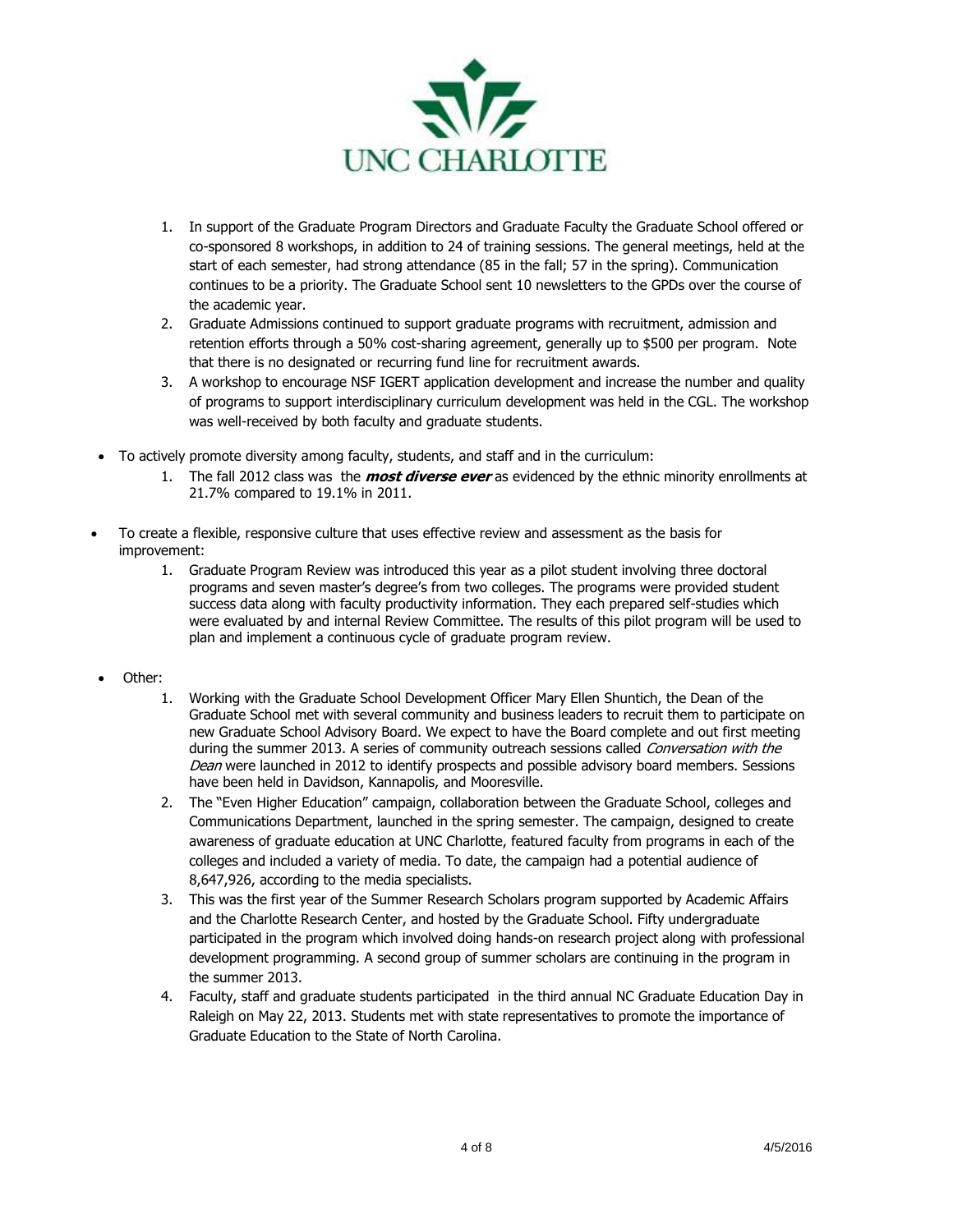

## **B. MAJOR NEW ACTION STEPS PLANNED TO ACHIEVE GOALS IN 2010-2015 STRATEGIC PLAN**

Describe major new action steps planned (if any) to achieve goals in the 2010-2015 Strategic Plan. (Note: this section was included in the event that major new action steps became necessary after the 2010-2015 Strategic Plan was developed. For most units/depts./colleges, this section will be blank.)

## **C. ANNUAL EVALUATIONS BY UNIT**

Briefly describe any annual evaluations conducted by units/departments/colleges to assess outcomes that are not included in the unit/department/college's 2010-2015 Strategic Plan (.e.g., scholarly productivity.)

## **Graduate Program Review**

The Graduate School implemented an ongoing, recurring process for Graduate Program Review. Thee doctoral programs (PhDs in Optical Science and Engineering, Applied Mathematics, Business Administration, Finance) and seven Master's programs (Applied Mathematics, Optical Science and Engineering, Applied Physics, Clinical and Community Psychology, Industrial and Organizational Psychology, and Philosophy and Applied Ethics) were reviewed. Procedures, reports and selfstudies are available upon request.

#### **Graduate Assistantship Renewals**

Annually several programs come up for their three year renewal of graduate assistantship allocations. Each program was invited to apply for renewal of this funding and asked to respond to the following:

- 1. The number of students supported during the three year allocation and the amount of funding provided to each student
- 2. How graduate assistantships were assigned.
- 3. How the assistantships contributed to the degree program.
- 4. How the assistantship assignments contributed to the professional development of the students.
- 5. The impact of the funding on the quality of the program.
- 6. How the program was able to leverage these funds to increase the financial support of their students.

Renewals are made based on justification and strategic need.

## **Graduate Student Needs Assessment Survey**

The Graduate Student **Needs Assessment** was conducted once again, this time in January. The later launch seemed to work well, as 1,028 students responded (compared to 448 graduate students last year.) The response rate was 21.4%, a good rate for survey research. The respondents were predominately female (62%) and enrolled full-time (69%). Only 23% of the respondents were international students. The majority were enrolled in master's programs (67%). Students from the colleges of Education and Liberal Arts and Sciences made up more than 50% of the respondents, similar to last year's results. Data from the survey are generally positive. 83% of the respondents are satisfied or moderately satisfied with their graduate program. Satisfaction increased in all areas. The reports of "belonging" have improved. 56% report a general sense of belonging to the university, while 71% belonging within their program. In terms of professional development, 66% indicated at least moderate satisfaction with the professional development they receive. Some additional information from the survey: the number one concern (60%) continues to be the availability of stipends and funding, with the availability of classes ranking second (42%); Only 40% of the TAs that responded in the survey indicated that they received training prior to taking responsibility for a course, but 59% were satisfied with their training. We will continue to analyze the survey in an effort to learn more about how we can support graduate student success through the CGL. The survey is attached as an appendix.

#### **Graduate Applicant Survey**

Continued to survey graduate applicants to determine the ease of use of the ApplyYourself application system and the admissions web site so that changes/enhancements could be made to optimize the applicant experience. From July 2012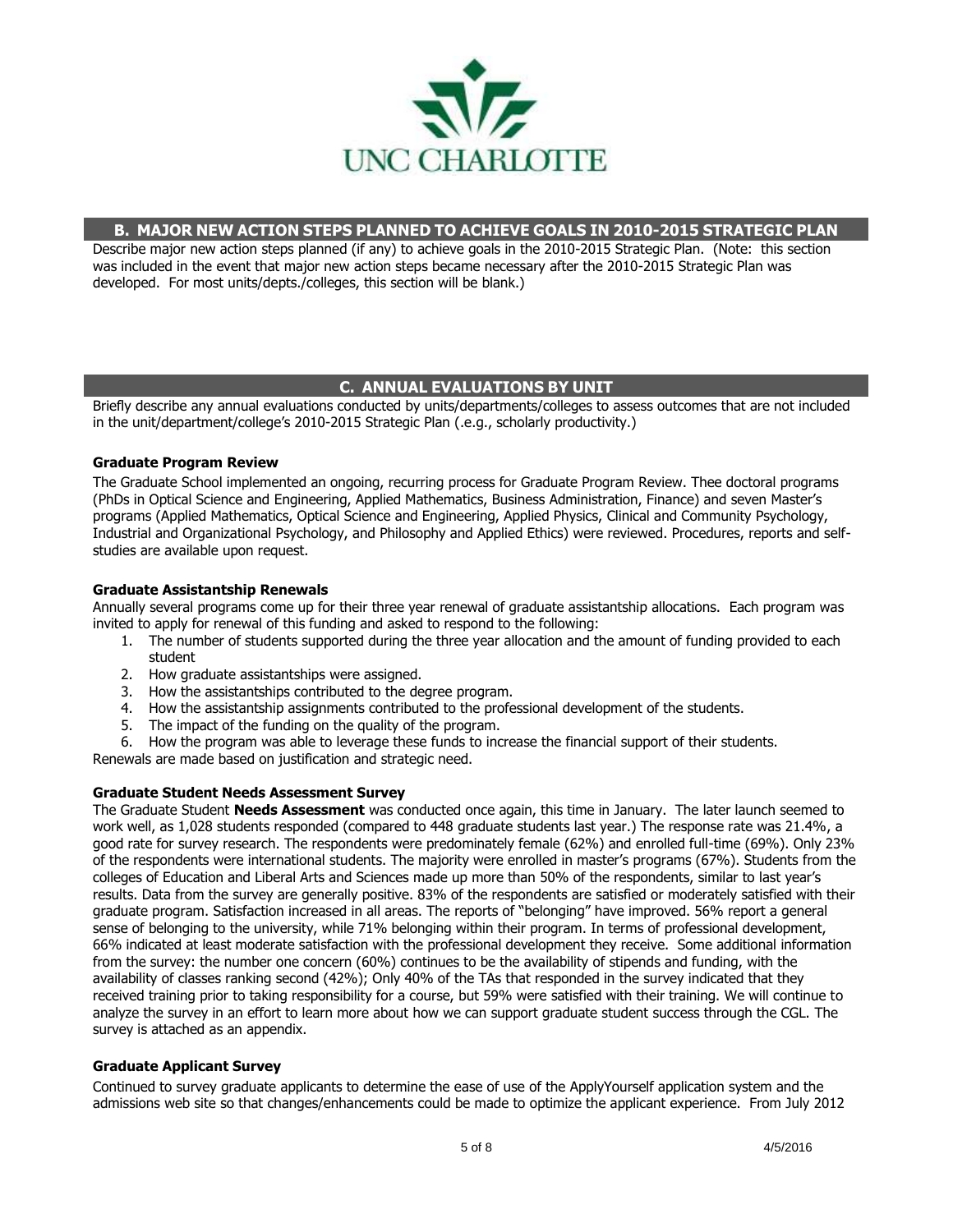

to May 17, 2013, 1043 applicants responded to the survey (an increase of 287 respondents from the previous year); of those: 96% indicated that the online application was easy to complete; 72% indicated that they talked with a graduate program director or faculty member at UNC Charlotte about the academic program and admissions process; and 88% are using Google and 25% are using Facebook to research graduate programs. Most respondents positively endorsed the application system and admissions process.

## **D. EXAMPLES OF DATA-BASED IMPROVEMENTS DURING THE YEAR**

Describe 3 examples of how the unit/department/college has used assessment data for the purpose of improvement during the year.

- 1. Graduate Admissions routinely surveys graduate applicants to determine the ease of use of the ApplyYourself application system so that changes/enhancements can be made regularly to optimize the applicant experience. Information from years' worth of graduate application surveys were utilized to help design the business requirements for AdmissionPros, the ApplyYourself replacement system.
- 2. Data at the program and aggregate levels are routinely analyzed to determine enrollment projections and environmental factors (both internal and external to the University) that may impact enrollment. Persistence data, application and admit data, and financial aid data are regularly reviewed.
- 3. A survey conducted by an ad hoc committee on Best Practices for Graduate Education discovered wildly varying levels of support, responsibility, and authority for faculty who serve as Graduate Program Directors. The Graduate School has contracted with an external consulting firm Eduventures to make recommendations about how to improve the centralized operations of the Graduate School can work more effectively with the GPDs housed in the academic colleges.

## **E. ASSESSMENT OF EVALUATION METHODS**

Comment on the strengths and weaknesses of unit/department/college's assessment methods and describe plans (if any) to strengthen outcomes assessment during the coming year.

**Needs Assessment**: The response rate improved dramatically this year. We attribute this to the timing of the survey and to the addition of an incentive. The Needs Assessment is a useful tool for self-reported information. However, students can't always identify what they are not getting. We need to go beyond the results of the survey when planning our programs and services.

**Professional Development Assessments**: We moved to Student Learning Outcomes as an assessment tool for professional development. By allowing the instructors to establish the SLOs, the outcomes were directly linked to the content. However, the individual natures of the SLOs makes it

difficult to compare effectiveness. We will work toward unified SLOs for the coming year.

**The Exit Survey** was pilot tested during the spring semester. We are waiting for IT support in order to link the on-line Exit Survey to the application to graduate. This model is based on the current undergraduate survey. We hope to have this operational by December.

**Graduate Assistantship Renewals**: Assistantship funding is awarded to a program on a three-year renewable cycle. At the end of the term, the program may request a renewal based on need, utilization of funds, and merit of purpose. Unfortunately, as the process currently stands the data requested are all self-reported. However to be effective we must have access to accurate and relevant data. This is particularly true for financial information especially when funding is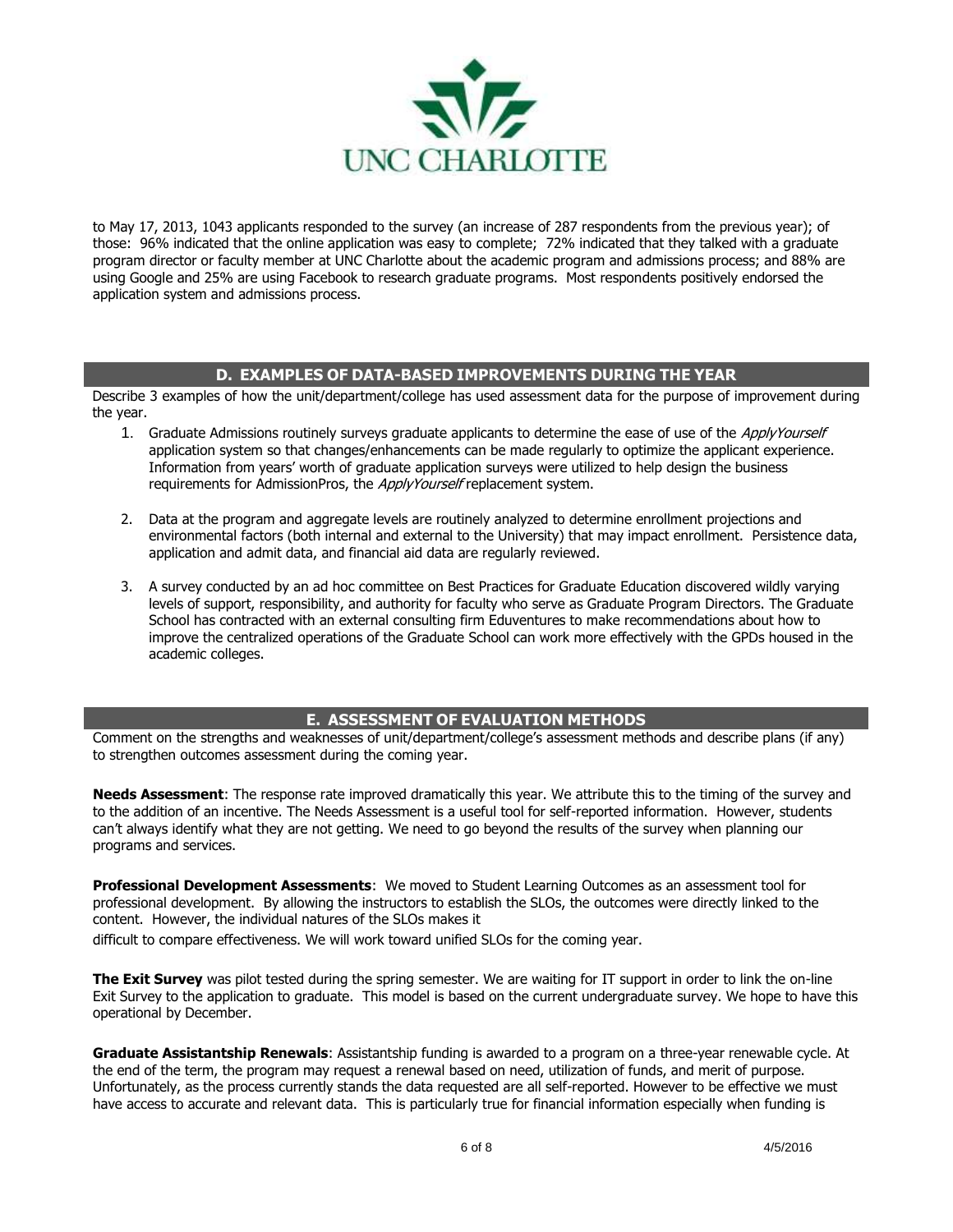

limited. In administering graduate student support money, the Graduate School office must have a comprehensive picture of the funding available for graduate students. This continues to be a chronic issue for the office.

Enrollment planning at UNC Charlotte continues to be limited to system-mandated enrollment projections. The establishment of a more comprehensive plan for enrollment management will allow the University to address specific areas in enrollment growth from application through graduation and beyond. Although the Chancellor launched a long range enrollment planning project, the focus is at the undergraduate level. Graduate enrollment is assumed to grow modestly at 1% annually. Such a plan shows that by 2020-21 the total headcount at UNC Charlotte will be over 35,000 students of which only 5500 will be graduate students. This would drop our percentage of enrolled graduate students to 15.5% which was last seen in the early 1990's. Conducting a separate graduate enrollment plan can be done but it might be seen as completing with the Chancellor's plan.

## **REQUIRED ATTACHMENTS TO 2012-13 ANNUAL REPORT**

- **1. ANNUAL PROGRESS ASSESSMENT OF PERFORMANCE OUTCOMES FOR 2010-2015 STRATEGIC PLAN GOALS**: After completing sections III I. and III J. of your 2010-2015 Strategic Plan (i.e., the annual report section of the strategic plan template), attach the entire 2010-2015 Strategic Plan to the annual report.
- **2. STUDENT LEARNING OUTCOMES ASSESSMENT DATA:** Attach a 2012-13 Student Learning Outcomes Assessment Plan and Report for each undergraduate and graduate degree program and certificate program, stand alone minor, and distance education program offered online only by each department. **Colleges that do not submit the required Student Learning Outcomes Assessment Plans and Reports will be contacted by the Office of Academic Affairs.**

## **2012-13 Student learning Outcome Assessment Plan and Report for Health Informatics Certificate.**

**3. (FOR DEANS AND ASSOCIATE PROVOSTS ONLY) MEMORANDUMS TO DEPARTMENT AND UNIT HEADS:**  Deans and associate provosts are to attach copies of their written feedback to department and unit heads on the status of outcomes assessment in the department or unit, and identifying any areas meriting priority attention in the coming year.

## **Additional Attachments**

- **4. Professional Development Calendar – 2012-2013**
- **5. Needs Assessment 2013**
- **6. Ombudsman meeting 2012-13**